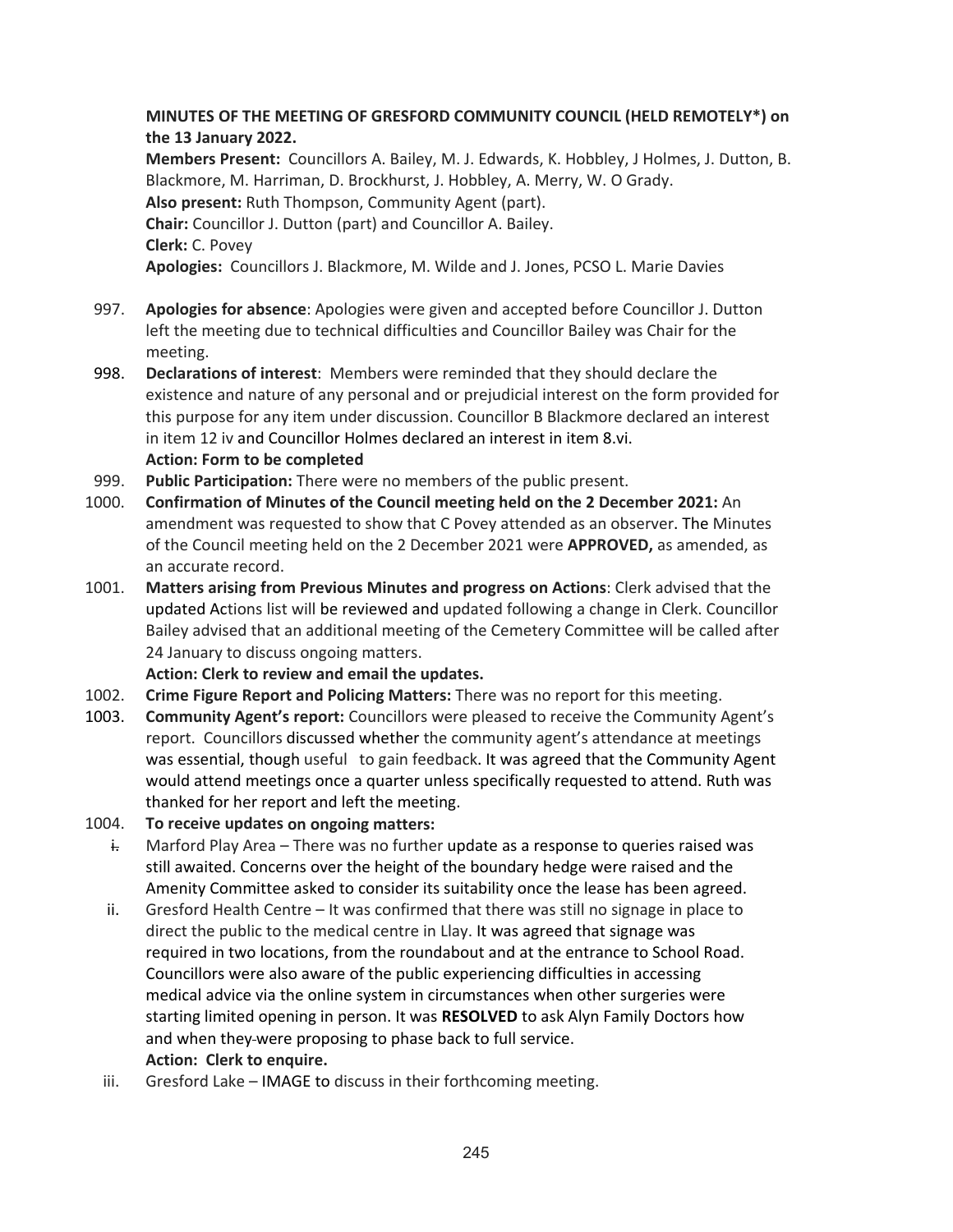- iv. Traffic Matters and Traffic lights ‐ Following repairs the traffic lights were reported as working well and it was **RESOLVED** to remove this item from the agenda. It was further **RESOLVED** to put a new item on the agenda regarding the pedestrian crossing in Marford.
- v. Allotments A charity has been formed and this is a matter for the solicitors to progress. **Action: Clerk to contact Allington Hughes solicitor.**
- vi. Allington Park‐ It was reported that progress in relation to the footpath work was being followed up. The fence had been broken again at the same point. Repair solutions were being discussed. Lease renewal – A discussion took place about the lack of information and progress in relation to this. Councillors **RESOLVED** that an urgent letter is written to request contact details for individual trustees and a meeting, in person or virtual. **Action: Clerk to write to the Trust.**
- 1005. **Finance Committee:** Councillor Bailey left the meeting and Councillor Edward proceeded with the Finance Committee report.
	- i. Minutes of Meeting held on 29 November 2021: These were received by Councillors.
	- ii. Update on staffing matters: An update on recruitment progress was given ‐ the Staffing Sub‐Committee will meet on Monday ahead of interviews with copy applications to be supplied to Staffing Sub‐Committee members. **Action: Clerk to circulate copy applications.**

## 1006. **General Amenities Committee**

- i. Footpath at the top of Allington Park ‐ discussed in an earlier item.
- ii. Tree planting There was no tree planting to report but tree roots have been removed.

## 1007. **Finance**

- i. Financial Matters: The next meeting was noted for **24 January 2022** to discuss grants.
- ii. To Approve last month's payments: Councillors **APPROVED** for payment the following items of expenditure for December:

| <b>Date</b>   | <b>Payment To</b>                                         | <b>Reason</b>                                                         | <b>Amount £</b> |
|---------------|-----------------------------------------------------------|-----------------------------------------------------------------------|-----------------|
|               | 13.01.22 Aubergine                                        | Email set up and email accounts set<br>up/transferred                 | 444.00          |
|               | 13.01.22 Microsoft (paid by Jan Jones)                    | Online Services - monthly licences<br>charge 9/12/2021-08/01/2022     | 61.20           |
|               | 13.01.22 The Backford Christmas Tree Farm Christmas Trees |                                                                       | 280.00          |
|               | 13.01.22 Gresford Trust                                   | Hall hire for community Agent<br>Dementia Sessions 21/9, 19/10 16/11. | 17.00           |
|               | 13.01.22 Serena Baxter                                    | <b>NJC Salary</b>                                                     |                 |
|               | 13.01.22 Michelle Jones                                   | <b>NJC Salary</b>                                                     |                 |
|               | 13.01.22 Ruth Thompson                                    | <b>NJC Salary</b>                                                     |                 |
|               | 13.01.22 Camilla Povey                                    | <b>NJC Salary</b>                                                     |                 |
| 13.01.22 HMRC |                                                           | Monthly costs due                                                     |                 |
|               | 13.01.22 Clwyd Pension Fund                               | Monthly costs due                                                     |                 |
|               | 13.01.22 Steve Pugh Limited                               | Reopen grave 3 x £300.00 (on<br>08.12.21, 14.12.21, 20.12.21)         | 900.00          |
|               | 13.01.22 Towns Web Archiving                              | Digitising records (2019)                                             | 94.82           |
|               | 13.01.22 Vodaphone                                        | Mobile phone bill (3 numbers)                                         | 38.14           |
|               | 13.01.22 Canda Copying                                    | Printer rental                                                        | 30.00           |
| 13.01.22 SLCC |                                                           | Job Advertising (October)                                             | 126.00          |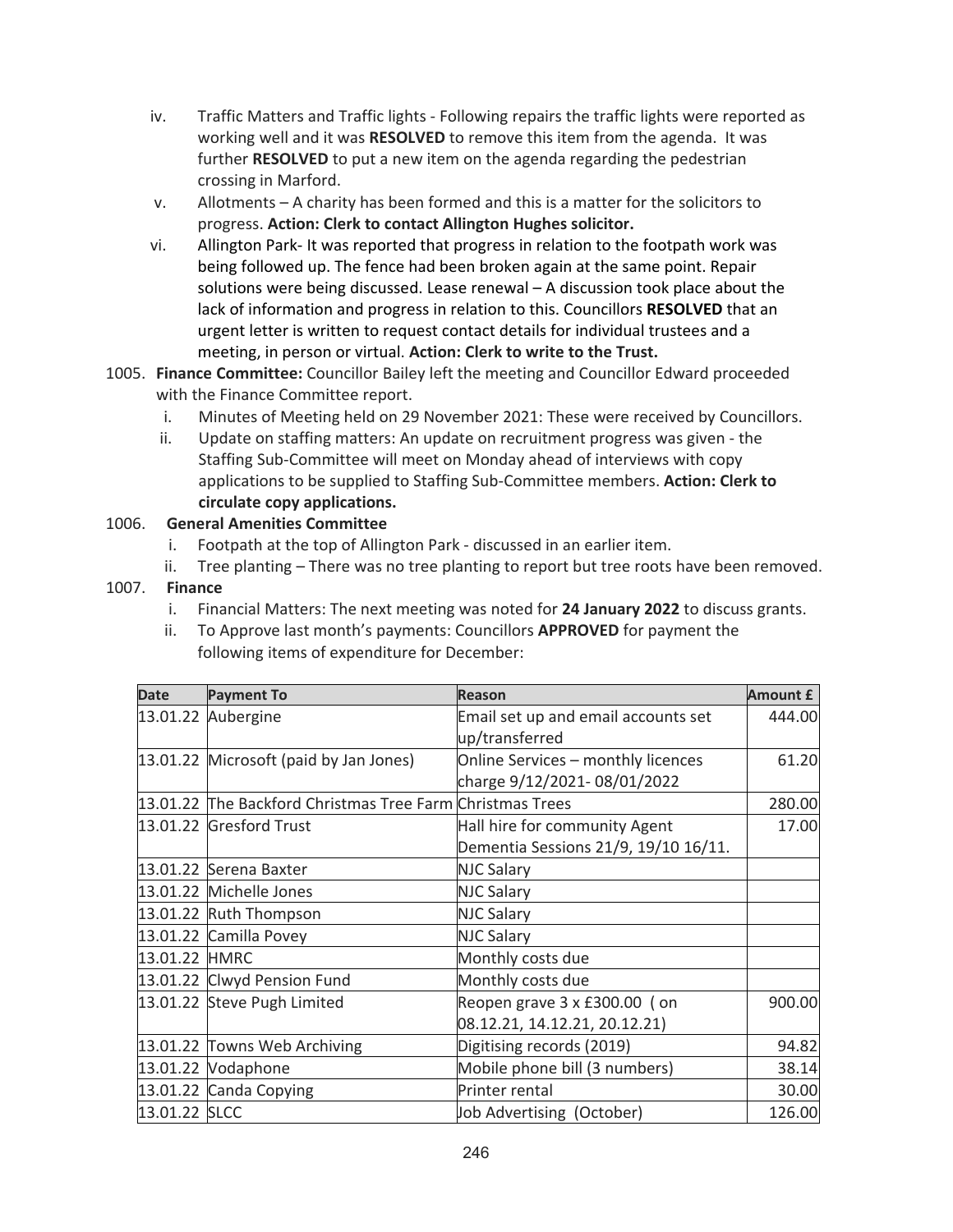| <b>Date</b>    | <b>Payment To</b>                     | <b>Reason</b>                        | <b>Amount £</b> |
|----------------|---------------------------------------|--------------------------------------|-----------------|
|                | 13.01.22 Canda Copying                | Estimated copier meter reading       | 13.94           |
|                | 13.01.22 Scottish Power               | Electricity                          | 262.02          |
| 13.01.22 Unity |                                       | Bank service charge                  | 25.80           |
| 13.01.22 BT    |                                       | Phone and Broadband                  | 56.10           |
| 13.01.22 STC   |                                       | Emergency tree work further to storm | 552.00          |
|                |                                       | damage                               |                 |
|                | 13.01.22 Ryal Media                   | Recruitment advert (Nov)             | 234.00          |
|                | 13.01.22 Chester Band                 | Carols around the tree               | 200.00          |
|                | 13.01.22 GT Egerton-Egerton Tree Care | <b>Gresford Cemetery Tree work</b>   | 1728.00         |
| 13.01.22 SLCC  |                                       | Local Government Finance Module 6    | 60.00           |
|                |                                       | (Clerk and Cllr Brockhurst)          |                 |
|                | 13.01.22 PeopleSafe                   | Peoplesafe subscription              | 40.50           |
| 13.01.22 STC   |                                       | Erect and remove Christmas Tree work | 264.00          |
|                |                                       | and fencing                          |                 |
| 13.01.22 WCBC  |                                       | Half yearly Inspection in SLA        | 3,116.40        |
|                | 13.01.22 Community Heartbeat Trust    | <b>Battery</b>                       | 223.20          |
|                | 13.01.22 Clerk Mrs CJ Povey           | <b>Recruitment advert</b>            | 118.80          |

## 1008. **Planning application requests received under Town and Country Planning Act 1990 (as amended):**

Councillors considered the following Planning application requests:

- i. Planning Application P/2021/1159 5 Maxwell Close, Gresford, Wrexham, LL12 8UD. Proposed garage extension – no objections raised.
- ii. Planning Application P/2021/1180 9 Yew Tree Court, Gresford, Wrexham, LL12 8ET. Installation of air source heat pump ‐ no objections raised.
- iii. Planning Application P/2021/1174 60 Hillock Lane, Gresford, Wrexham, LL12 8YL. Discharge of Condition 4 (materials) of planning permission p/2021/0585 ‐ no objections raised.
- iv. Planning Application P/2021/1163 Marford Community Centre, Pant Lane, Marford, Wrexham, LL12 8SH. Erection of new modular building to be used as playgroup – Councillor Blackmore left the meeting. A discussion took place during which Councillors noted the comments made by WCBC highways regarding the need to change and improve the access and whether the permission would restrict community usage. Councillors **RESOLVED** that a letter be sent asking planning to take note of Highways comments and to raise concerns whether granting permission to playgroup may restrict the use of the community centre.
- v. Planning Application P/2021/1212 Pine Ridge, Pistyll Hill, Marford, Wrexham, LL12 8LE. Erection of single storey extensions, alterations to roof and erection of balconies ‐ no objections raised.
- vi. Planning Application P/2021/1218 145 Narrow Lane, Gresford, Wrexham, LL12 8EN ‐ Erection of fence to front and side (in retrospect) ‐ no objections raised.
- vii. Planning Application P/2022/0012 29 Marford Hill, Marford, Wrexham, LL12 8SW ‐ Single storey side and rear extensions, below ground floor rear extension and basement extension and erection of balcony ‐ no objections raised.